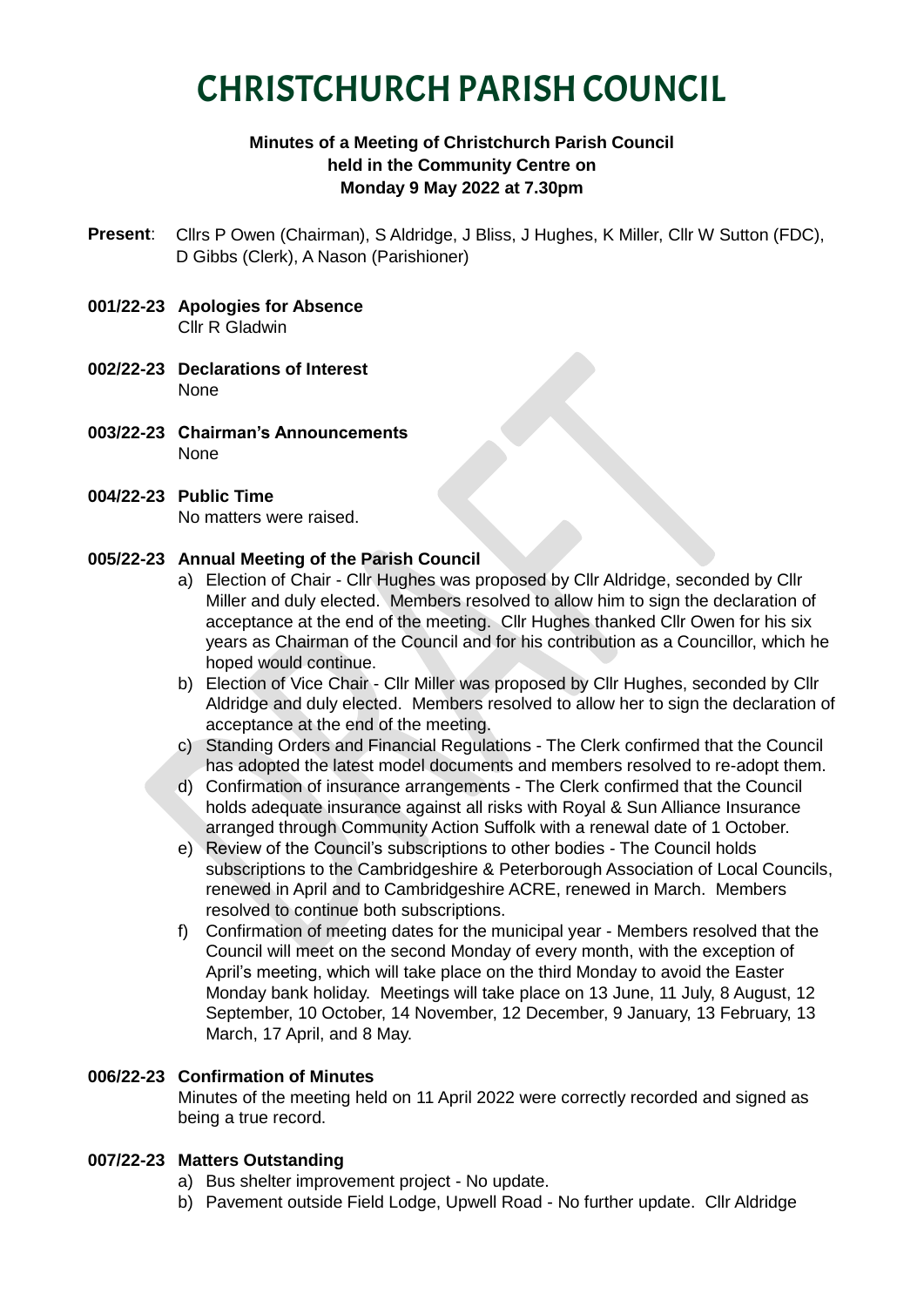noted that the anticipated works had not commenced and another deadline had been missed. The Clerk will investigate.

- c) Roadside drains No update. The Clerk asked members to monitor the drains during heavy rain.
- d) Benches, play equipment, outdoor gym The Clerk confirmed that the benches had been ordered.
- e) Vehicular access to property in Crown Road The Clerk reported that no application had been submitted to the County Council.
- f) Installation of a buffer zone in Upwell Road The Clerk has nominated this location for consideration.

#### **008/22-23 Police Report**

No meetings have taken place this month.

#### **009/22-23 County & District Councillors Reports**

Cllr Sutton congratulated Cllrs Hughes and Miller on their elections as Chairman and Vice Chair respectively. He reported that the District Council is considering an amendment to its proposals for the boundary review which would merge the parish of Christchurch into March East ward, with three elected members. The Council discussed the issue and resolved to oppose the proposed changes. They asked the Clerk to submit an official objection to the Boundary Commission regarding the proposal and the fact that it had not been part of the public consultation. Cllr Sutton also reported that the draft Local Plan was due to be approved by the District Council prior to public consultation.

#### **010/22-23 Clerk's Report**

The Clerk reported on meetings attended and correspondence received, including the County Council's Transport Strategy consultation, the Police and Crime Commissioner's virtual round table and the Environment Agency's virtual exhibition room to highlight this year's bank works at Welney.

# **011/22-23 Members and Residents Issues**

No issues were raised.

# **012/22-23 Recreation Ground Extension**

The Clerk reported that the planning application would require details of the proposed uses of the site and a layout plan, which are yet to be agreed. Members suggested using the Jubilee celebrations as an opportunity to consult residents and seek volunteers for a steering group.

#### **013/22-23 Emergency Plan**

Cllr Miller agreed to lead on the creation of an emergency plan.

#### **014/22-23 Affordable Housing**

The Clerk reported that Cambridgeshire ACRE will contact local housing associations to ascertain interest in working towards a scheme in Christchurch.

#### **015/22-23 Planning**

Members considered the following application:

F/YR22/0406/VOC - Variation of Condition 09 (condition listing approved plans) to allow for amended solar farm layout including new ancillary buildings relating to planning permission F/YR19/0810/F (Installation of a ground mounted solar V array solar farm with substation compound, battery energy storage facility and associated ancillary development) - Coldham Wind Farm, Coldham Estate, March Road, Coldham

They resolved to offer no objection.